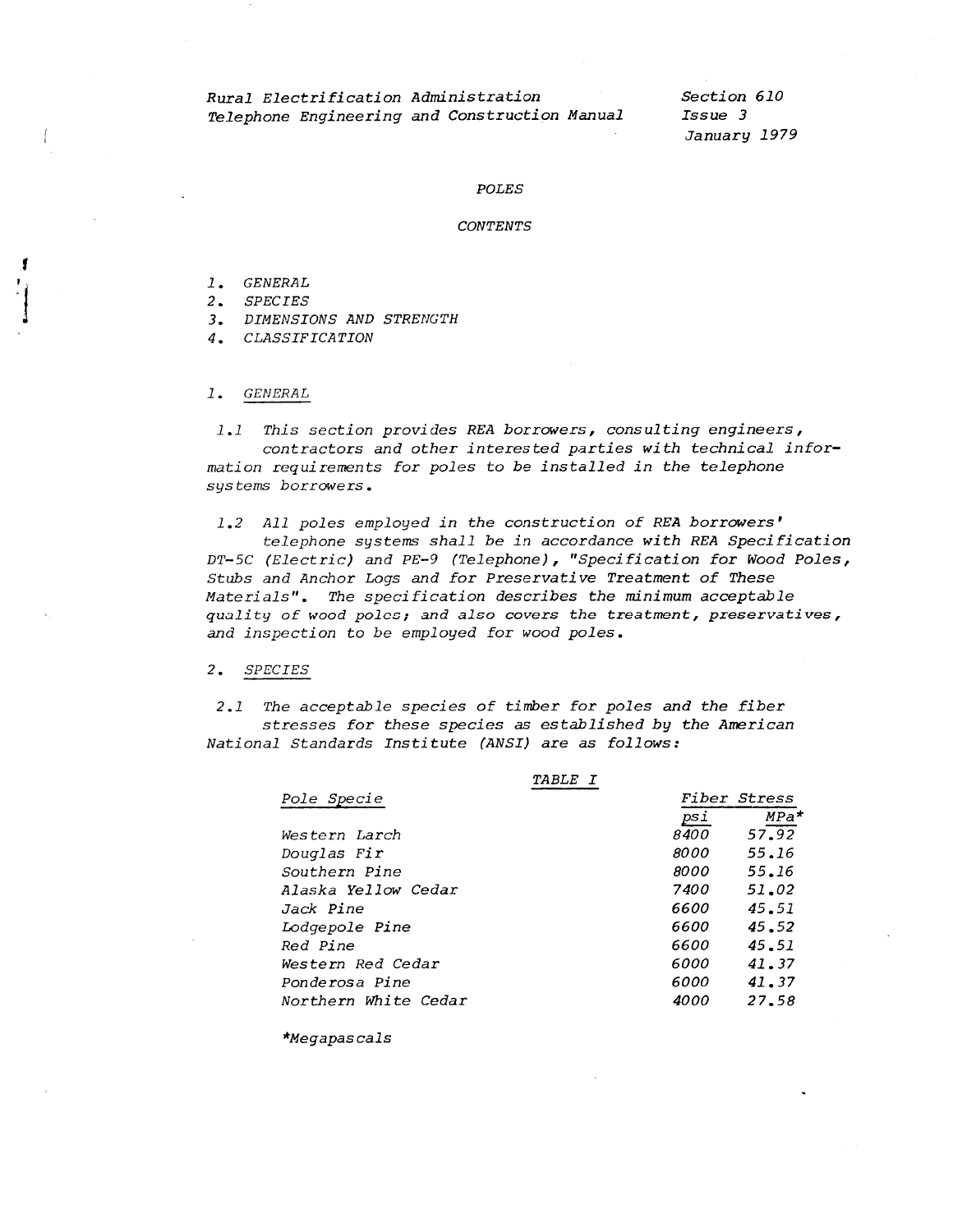## *3. DIMENSIONS AND STRENGTH*

*3.1 Poles produced from species of timber which do not have the same fiber stress must differ in cross section and/or length*  to *develop equal strength.* 

*3.2 The minimum dimensions for poles from the various species of timber are tabulated in "American Standard Specifications and Dimensions for Wood Poles (05.1* - *1977)* ". *The publication is available at a relatively nominal cost from the American National Standards Institute, 10 East 40th Street, New York, New York 10016.* 

*3.3 The dimensions of poles are based on the circumference as* 

*measured at the top* at *a point corresponding to the minimum allowable length and at six feet from the butt, and the length as measured between the extreme ends of the pole. Exceptions to this basis for determining dimensions are discussed in the above-mentioned REA Specification DT-5C (Electric) and PE-9 (Telephone).* 

### *4. POLE CLASSES*

*4.1 A system has been established by the ANSI which* separates *poles into classes on the basis of their rated breaking loads. It contains eight classes usable for REA telephone borrowers plus six <sup>H</sup> classes used for electric transmission. The usable telephone classes are numbered one through nine, with eight being omitted. The following table shows the breaking load for each class:* 

#### *TABLE II*

| Class          |             | Breaking Load |  |
|----------------|-------------|---------------|--|
|                | $1b$ -force | newtons       |  |
| 1              | 4500        | 20017         |  |
| $\overline{c}$ | 3700        | 16458         |  |
| 3              | 3000        | 13345         |  |
| 4              | 2400        | 10676         |  |
| 5              | 1900        | 8452          |  |
| 6              | <i>1500</i> | 6672          |  |
| 7              | <i>1200</i> | 5338          |  |
| 9              | 740         | 3292          |  |

*\*Applied two feet from top* 

2 -